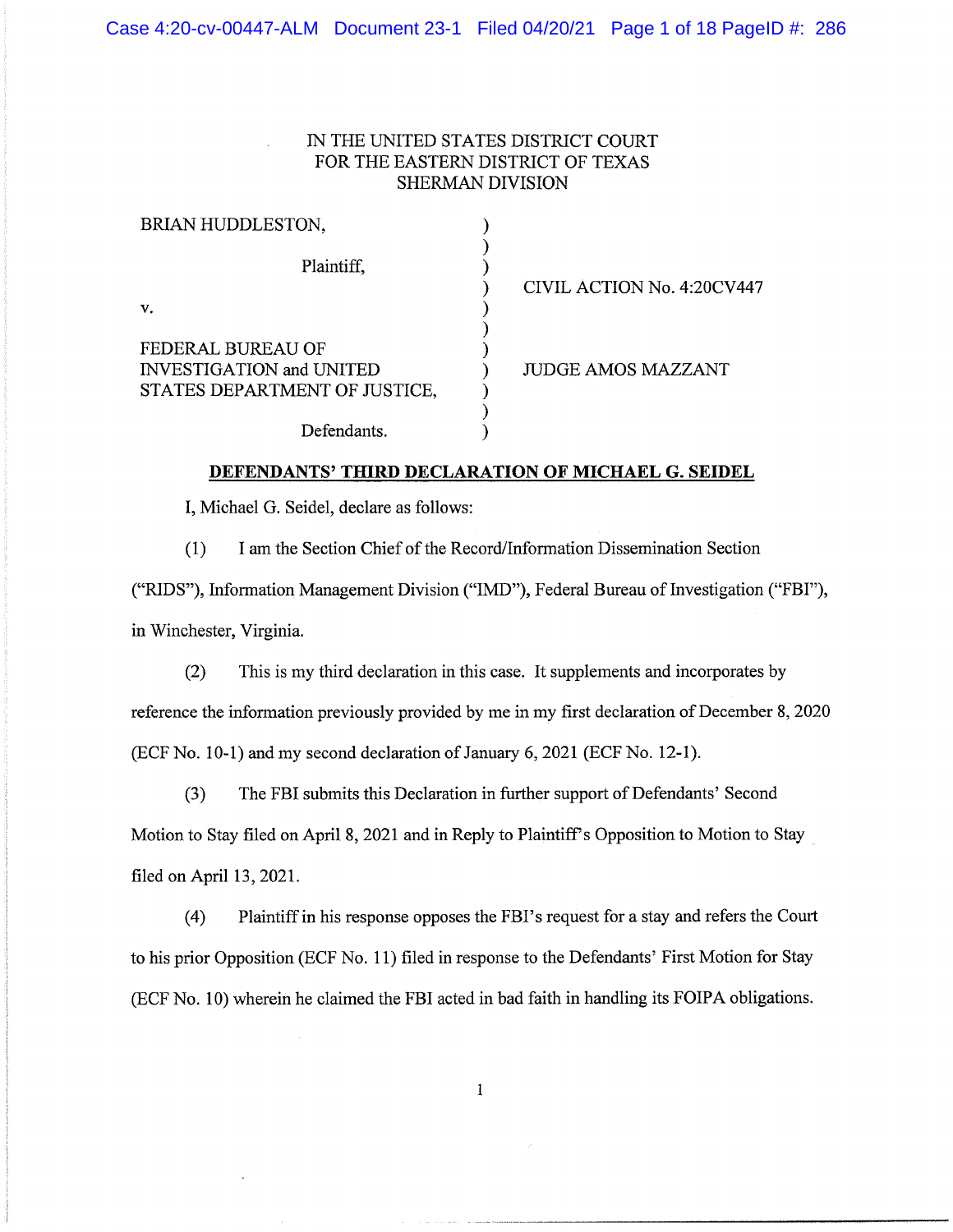He also asserts that if the FBI can only produce 500 pages by April 23, 3021, it should be afforded not more than two weeks to produce the remaining 1,063 pages.

(5) As discussed in my First and Second Declarations, the FBI has been operating at a reduced capacity due to the effects of the COVID-19 pandemic while balancing an unprecedented workload. Further, the FBI has exerted its best efforts to complete its searches and its review and processing of responsive, non-exempt records to Plaintiff by Friday, April 23, 2021.

(6) FBI-RIDS standard business practice is to review/process records in 500 page per month ("ppm") increments per request. In December 2020, as a result of the reduction in staffing, that processing rate was reduced from 500 ppm to 250 ppm per request. As staffing has slowly begun to increase, so has the number of ppm per request. Specifically, the page count has increased to 300 ppm for releases to requesters being made between May  $1<sup>st</sup> -$  May  $23<sup>rd</sup>$  and then 500 ppm for releases to requesters being made on May 24th and thereafter. Further information and details concerning FBI-RIDS processing practice is discussed in *infra*,  $\P$  11-16.

(7) The FBI, while making great strides to review the voluminous set of potentially responsive FBI reference serials mentioned in  $\P$  4 of the Second Hardy Declaration, received approximately 1,296 pages from the Department of Justice ("DOJ"), Office of Information Policy ("OIP") on February 8, 2021, for its review and consultation.

(8) Following numerous discussions between OIP and FBI personnel concerning the handling of these records, it was determined that of the approximately 1,296 pages, only a small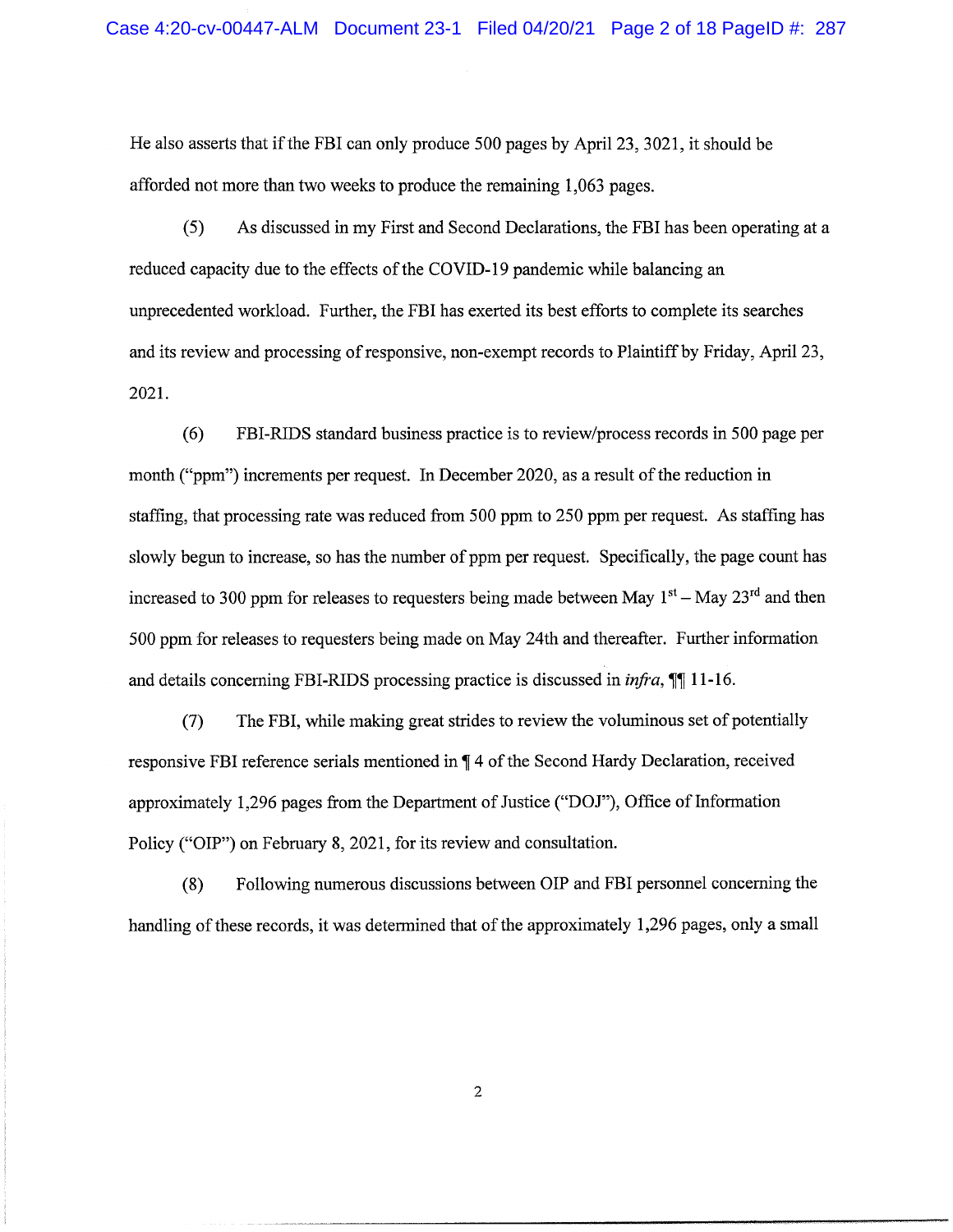number of them (approx. 180 pages) would be handled as a consultation,<sup>1</sup> with the remaining documents (approx. 1,116 pages) to be handled as a referral to the FBI for direct response to the Plaintiff herein.<sup>2</sup> Further information and details concerning DOJ's FOIPA consultation and coordination processes and the FBI's procedures for handling other government agencies ("OGAs") equities generally are discussed *infra*,  $\mathbb{I}$  17-28.

(9) In addition to the receipt of records from OIP, the FBI during its preliminary review of the OIP material, located information that provided a lead to the location of additional responsive records maintained by the FBI. Based on that information, RIDS conducted an additional search which resulted in the location of additional potentially responsive reference serials which mention/reference Seth Rich. As a result, additional time is required for the FBI to complete its review and processing of these records.

(10) In addition, the FBI recently determined that its initial  $(b)(6)$ ,  $(b)(7)(C)$  and (b)(7)(E) *Glomar* response provided to Plaintiff in response to his June 1,2020 request has been partially pierced as it relates to Items 1 and 2 of Plaintiff's request below for the following records from the FBI's "CrossFire Hurricane" investigation:

- 1. Documents, records, or communications revealing the code names assigned to any and all individuals as part of the Crossfire Hurricane investigation.
- 2. Documents, records, or communications revealing the code names assigned to any and all sub-sections of the Crossfire Hurricane Investigation.
- 3. Documents, records, or communications revealing the code names assigned to Seth Conrad Rich.

<sup>&</sup>lt;sup>1</sup> Upon completion of the FBI's review and marking of the 180 pages, they will be returned to OIP so that it may apply any applicable exemptions on its behalf and then include the records in its own production to Plaintiff.

<sup>2</sup> Since these records are being processed by the FBI for release to the requester herein, they too will undergo the same FOIA processing set forth  $\inf \{f : g \in A\}$ .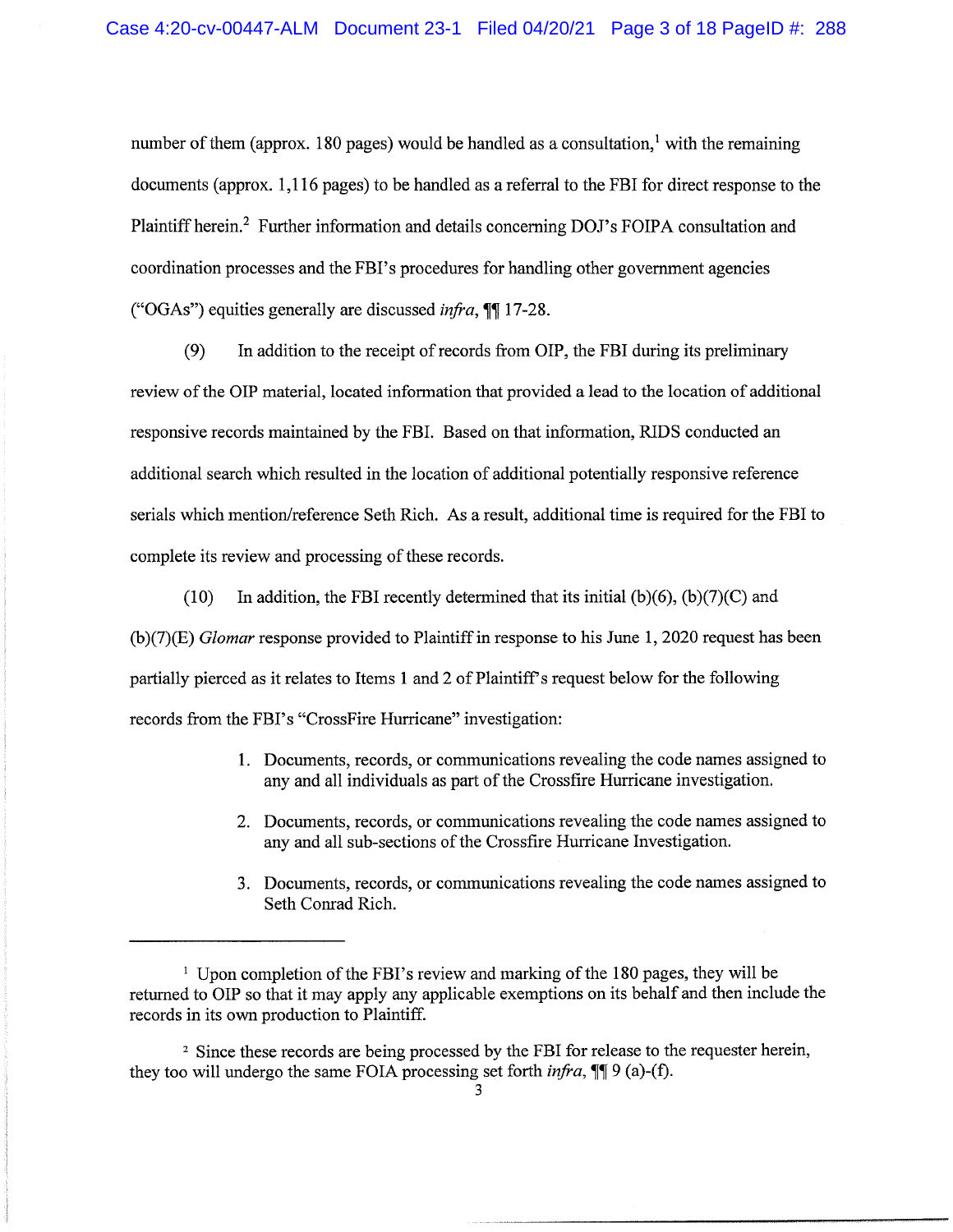4. Documents, records, or communications revealing the code names assigned to Aaron Nathan Rich.

(ECF No.3, pages 12-13). As a result, the FBI reached out to Plaintiff's counsel *via* the AUSA on or about April 13, 2021 to determine what specific documents the Plaintiff is looking for to satisfy his request, *(i. e.* a list of code names and the true names they correspond to for the Crossfire Hurricane investigation, etc.). Plaintiff advised that he would be willing to narrow the request to locating a single document for each individual/file that contains the code name, understanding that the records will be redacted pursuant to applicable FOIPA exemptions. As such, the FBI will initiate an additional search for records responsive to the narrowed request and process them in accordance with its standard processing practice.

## FBI's FOIA/PRIVACY ACT ("FOIPA") PROCESSING RESOURCES AND STANDARD PROCESSING PRACTICE

(11) The FBI currently employs 237 Government Information Specialists ("GISs"), with support from 91 contractors, to process requests for FBI information under the FOIA and Privacy Acts and conduct classification and declassification reviews, *inter alia.* RIDS staff are assigned to the following units:

- (a) RIDS Front Office;
- (b) the Classification Unit ("CU"), which reviews and makes national security classification determinations pursuant to Executive Order 13526 in response to a variety of requests, and also conducts mandatory and systematic declassification reviews;
- (c) FOIPA Operations Units, which process records responsive to FOIPA requests by applying exemptions and preparing them for public dissemination;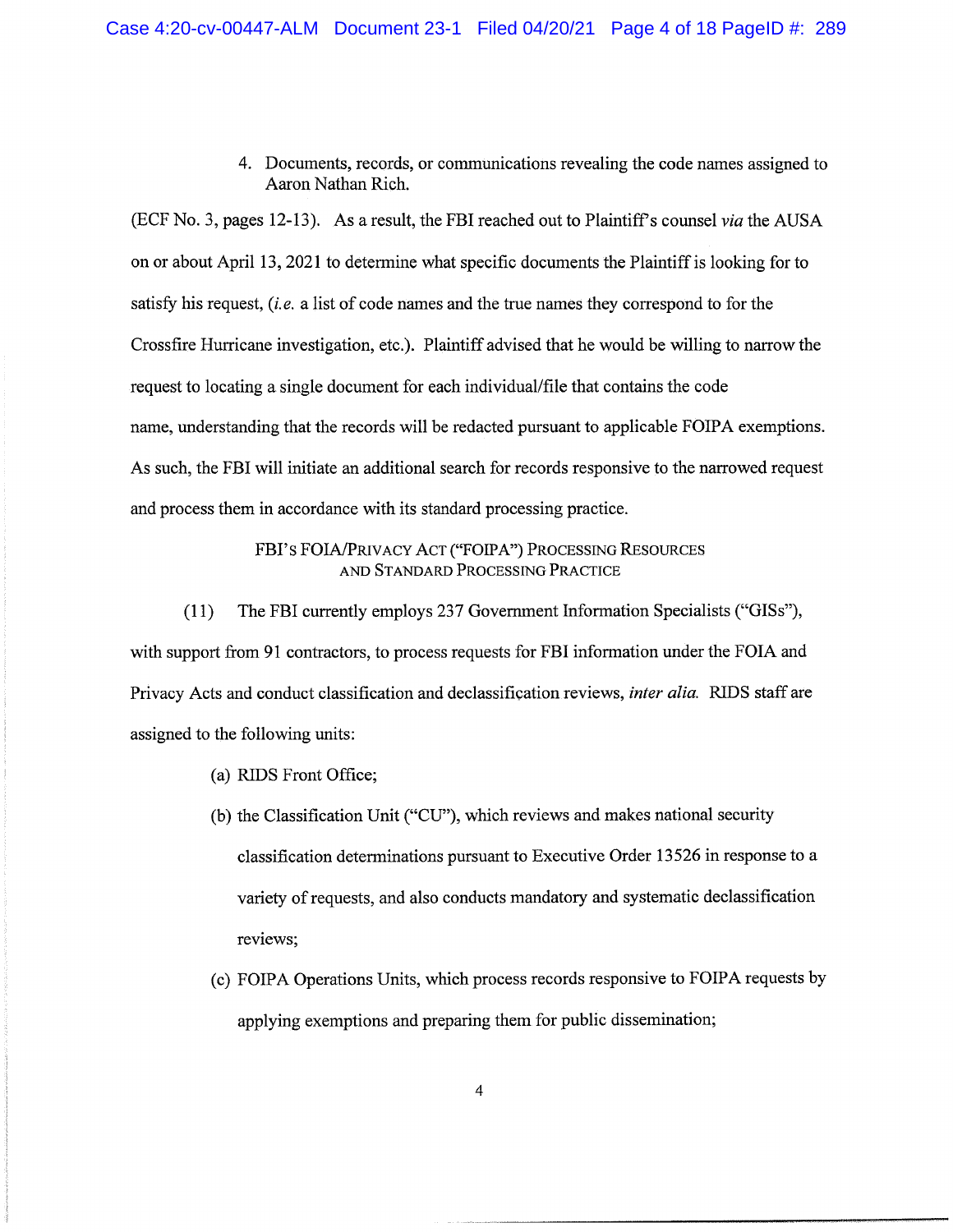- (d) the FOIPA Support Unit ("FSU"), which serves as RIDS's Public Information Office and provides administrative assistance and support to the other RIDS units;
- (e) the Litigation Support Unit ("LSU"), which assists the FBI Office of General Counsel's FOIPA Litigation Unit in handling all FOIPA lawsuits against the FBI or involving FBI records and information by reviewing, researching, and justifying the FBI's response to FOIPA requests, and preparing detailed declarations to support motions for summary judgment;
- (f) the National Security Unit (''NSU''), which provides expert guidance and direction regarding FOIPA requests pertaining to national security matters, and develops and manages responses to requests for access to sensitive national security information in FBI records; and
- (g) the Initial Processing Operations Unit ("IPOU"), which receives and opens new FOIPA requests, initiates searches for records responsive to FOIPA requests, makes responsiveness determinations, and ensures that responsive material is scanned and imported into FOIPA Document Processing System ("FDPS").<sup>3</sup>

(12) Perfected FOIPA requests are typically worked by at least two units and require action by multiple employees during their lifecycle. Requests generally start in IPOU; those that include classified information move to CU and may also undergo review by the NSU; once CU

<sup>&</sup>lt;sup>3</sup> Some FOIPA Operations Units are "single station" units and perform the intake and initial processing work *(e.g.,* searches) instead ofIPOU, as well as processing for FOIA exemptions.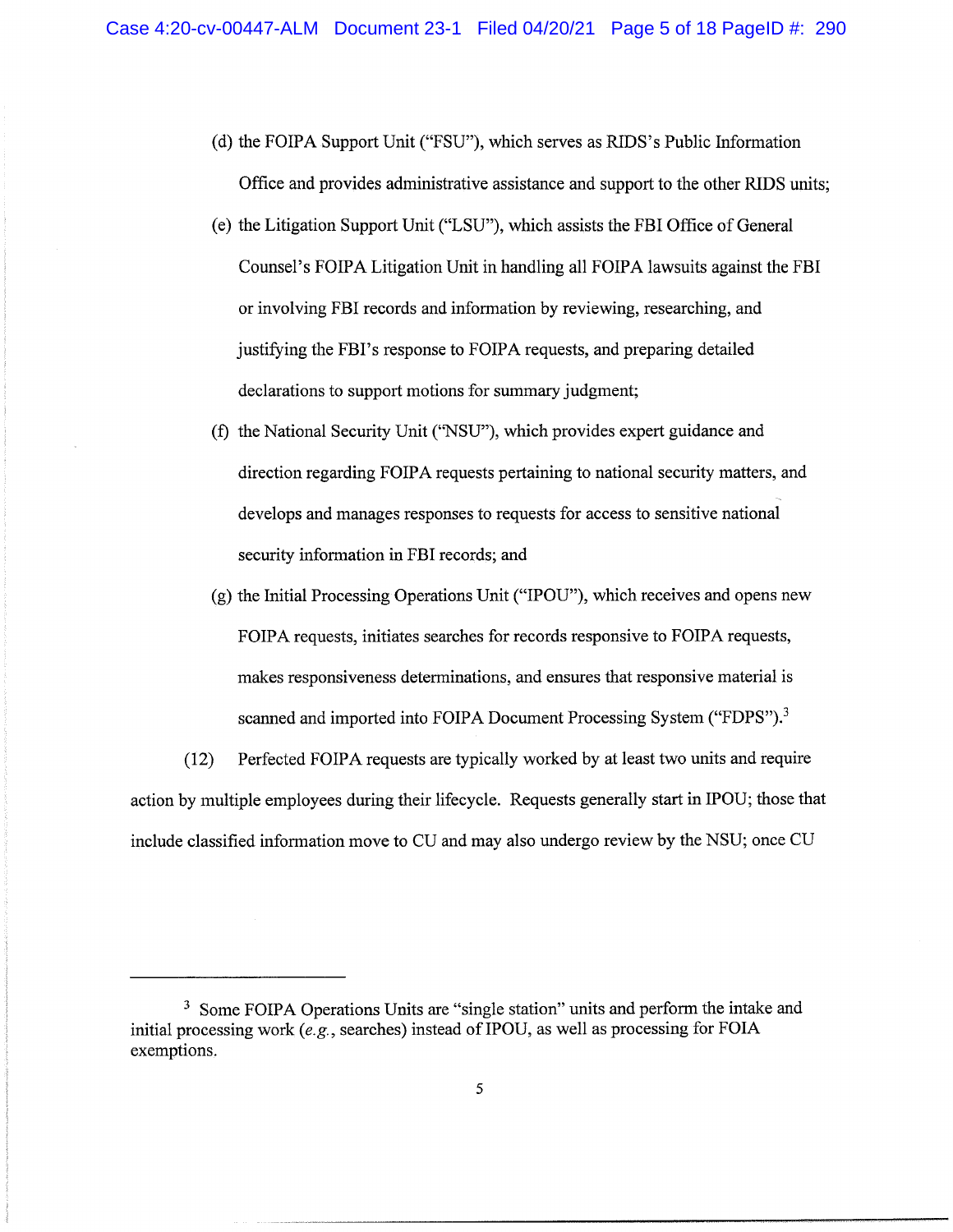and NSU have completed their reviews, the requests move to a FOIPA Operations Unit for processing; and if a request is in litigation, LSU will be involved throughout the process.<sup>4</sup>

(13) RIDS's standard business practice is to review/process records in 500-page increments per month per request. By processing and making interim responses based on 500 page work items, the FBI is able to provide more pages to more requesters, thus avoiding a system where a few large requests monopolize finite processing resources and where fewer requesters' requests are being fulfilled.<sup>5</sup> By working in 500 page increments, the FBI has found that more pages get processed, reviewed, and released to more requesters each month because processors can work on 500-page work items for several requests in a month. Also,500-page work items are more manageable for the subject matter experts ("SMEs") outside of RIDS who review the materials to ensure that FBI equities are properly addressed and who juggle these FOIPA reviews with their FBI mission duties.<sup>6</sup> Finally, it is more efficient to run required information security protocols on FOIPA releases of 500 pages or less. Because many FBI records contain classified information and because all FBI records are processed on a classified

<sup>&</sup>lt;sup>4</sup> This only addresses RIDS's process. As part of the FBI's FOIA process, subject matter experts and other stakeholders within the FBI are consulted prior to release of records, and if other agencies' records or equities are implicated, the FBI consults with those agencies and/or refers records to them for processing prior to any final decisions about release or withholding under the FOIA.

<sup>&</sup>lt;sup>5</sup> The FOIA encourages agencies to develop multi-track processing with the goal of responding to more requests. *See, e.g.,* 5 U.S.C. § 552(a)(6)(D). As a result, the FBI has established four processing queues for small requests (1-50 pages), medium requests (51-950 pages), large requests (951-8,000 pages), and extra-large requests (more than 8,000 pages).

<sup>6</sup> SMEs can include special agents and intelligence analysts who worked on particular investigations; special agents, intelligence analysts, or other employees who are experts in particular operational or technical subject matters, such as cyber or foreign intelligence threats or CART examinations; and attorneys.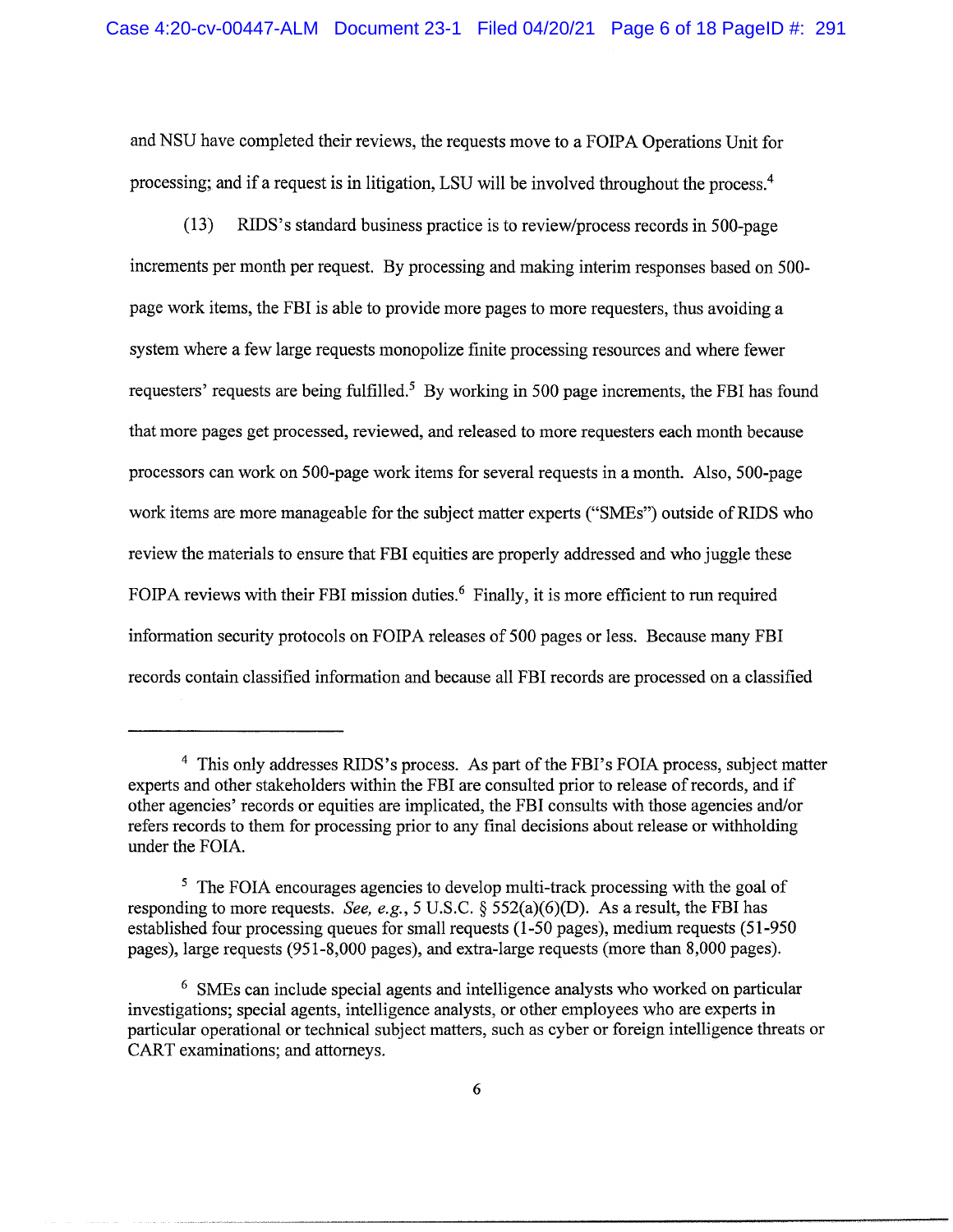computer enclave, records can only be disclosed after being run through security protocol scans for particular information to ensure that it is not improperly disclosed. The time required to run security protocols and resolve any issues that may arise increases as pages are added.<sup>7</sup>

## ApPLICATION OF FBI's FOIPA PROCESSING PRACTICES TO RECORDS RESPONSIVE TO PLAINTIFF'S REQUEST

(14) To date, the FBI's searches have resulted in the location of *only* reference serials and most, if not all of them, are maintained in the Special Counsel's Office ("SCO") record collection wherein both DO] and the FBI are responsible for maintaining portions of the records, with the FBI retaining the investigative records housed in its Central Records System.<sup>8</sup> The FBI's standard practice for reviewing and processing reference serials is:

> (a) Given the nature of FBI records, processing typically must begin in CU. That is, each work item is assigned in FDPS to a GIS in CU, who will review each record to determine whether it is classified and if so, to ensure that any classified information meets the procedural and substantive requirements ofE.O. l3526. This is a detailed page-by-page, line-by-line review that involves, at a minimum, consultation with the appropriate classification guides. The CU GIS marks classified information for redaction.

(b) Once CU's review is completed, each work item is reassigned in FDPS to a GIS in a FOIPA Operations Unit, who will conduct a page-by-page, line-by-line

*<sup>7</sup> See National Security Counselors, et al.* v. *United States Department of Justice, 15-* 5117,848 F.3d 467 (D.C. Cir. 2017).

<sup>&</sup>lt;sup>8</sup> Reference serials are records that merely mention or reference an individual, organization, or other subject matter that is contained in a main file record about a different subject matter.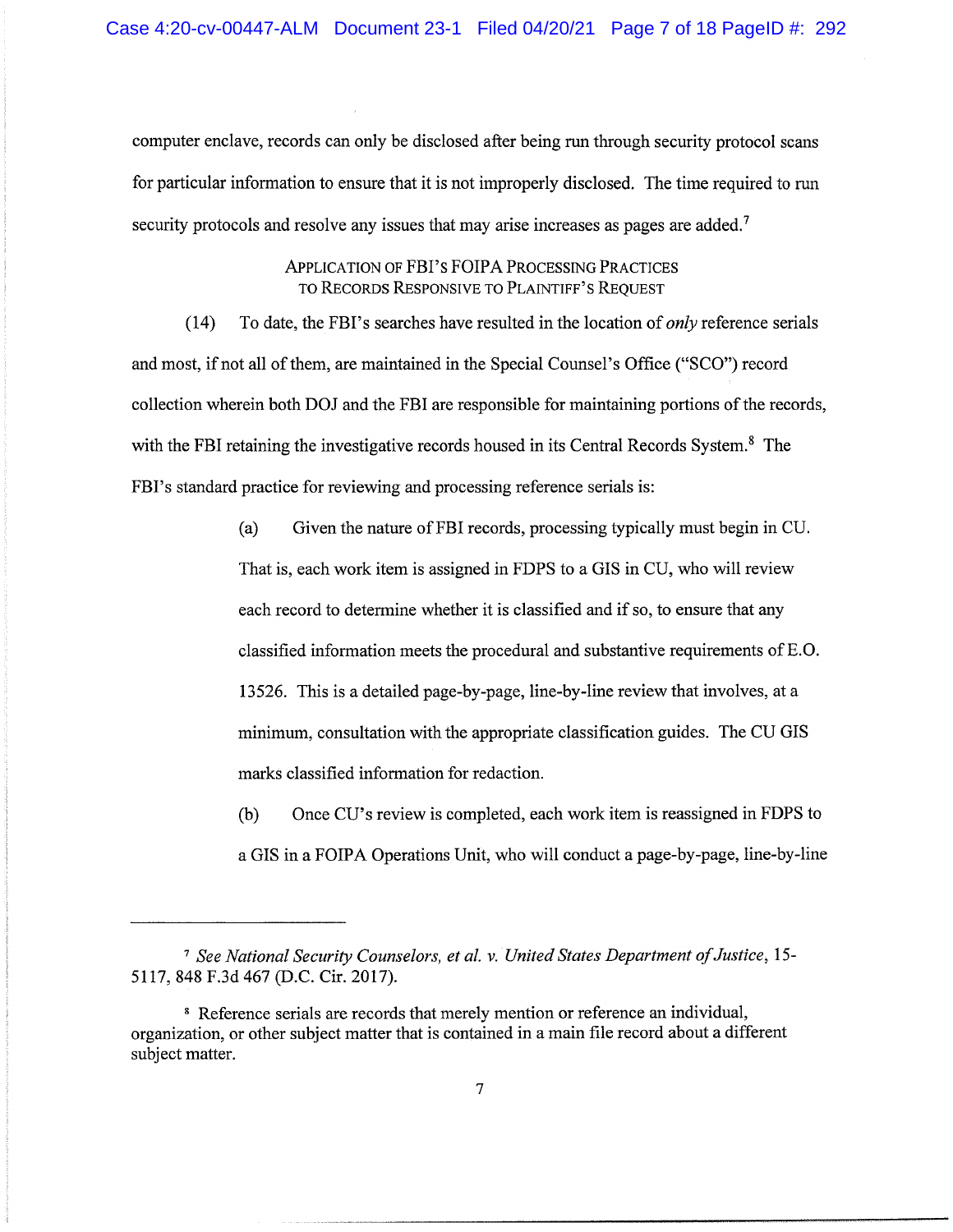review of the record to identify the specific "responsive" pages within the document that contain the mention or reference to the subject of the FOIPA request.<sup>9</sup> Once the responsive pages have been identified that reference the subject of the request, the FBI analyst must determine, if any additional pages are necessary to provide meaningful context to the reference to the subject.<sup>10</sup> After identifying the responsive pages and those necessary for context, the FOIPA GIS will conduct an additional line-by-line review of the responsive pages (those that mention/reference the subject of the request and those provided for context), to apply FOIPA exemptions, redact exempt information, and reasonably segregate non-exempt information in the responsive pages.

(c) For these particular records, an additional research step is required given the unique setting of the SCO investigative records. This additional research step concerns the applicability of the public domain doctrice to SCO material which may have a waiver impact on otherwise exempt information. This requires the FOIPA GIS to conduct extensive research to compare documents undergoing

<sup>9</sup> There is a subtle, yet significant distinction between records the FBI provides for context and "responsive" records within the meaning of American Immigration Lawyers Association v. EOIR, the associated OIP scoping guidance and our practice. The only truly "responsive" cross reference records within a serial or document are those pages which actually reference the subject, the contextual pages are best characterized as a discretionary release decision made on a case by case basis as a service to requesters to provide them with the "context" of the actual responsive cross reference page(s).

<sup>10</sup> Ordinarily, the pages provided for context, include the first page of the document (because it often includes the date and purpose relating to responsive page), the page on which the subject of the FOIA request is mentioned, and any additional pages (often the page before and/or after the mention, if relevant) necessary to understand the context in which the mention of the subject appears.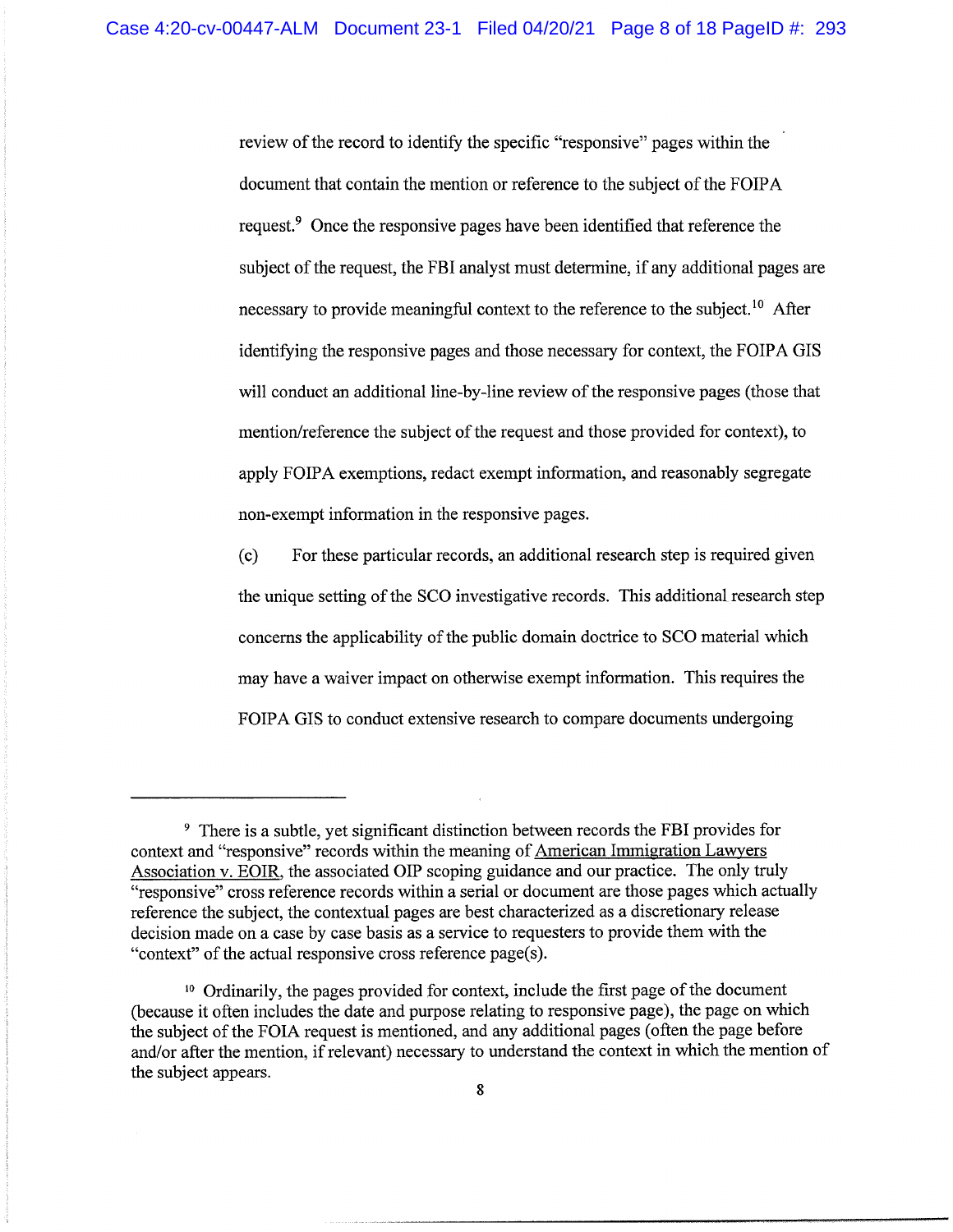processing to records that have been officially disseminated to the public via authorized government channels to include SCO-related prosecutions.

- (d) Expert GISs or Supervisory GISs in both CU and FOIPA will review the work done by the GISs in those units to ensure accuracy, consistency, and compliance with standards and processes.
- (e) Once the FOIPA exemption review is completed, the work items are forwarded to the relevant SMEs within the FBI, who review the proposed processing by RIDS to ensure that operational equities are properly addressed. Based on SME feedback, the FOIPA GIS makes adjustments.
- (f) Given the nature of the records here, the FBI anticipates that it will have to engage in a substantial consult process with various DO] components and Federal agencies. The FBI generally does not receive consultation responses back in the same month that they are sent; therefore, the FBI cannot release the relevant records until all consultation responses are received.
- (g) Once all consultation responses are received and necessary edits are incorporated, the pages proposed for release are run through security protocols. After making any changes identified during the security scan, the release package is prepared and sealed for public release.

(15) Given the complexities and interconnectivity of these records, RIDS has designated a specialized team whose mission is to handle all requests for SCO records and related matters, and to process SCO-related records. This team is responsible for initial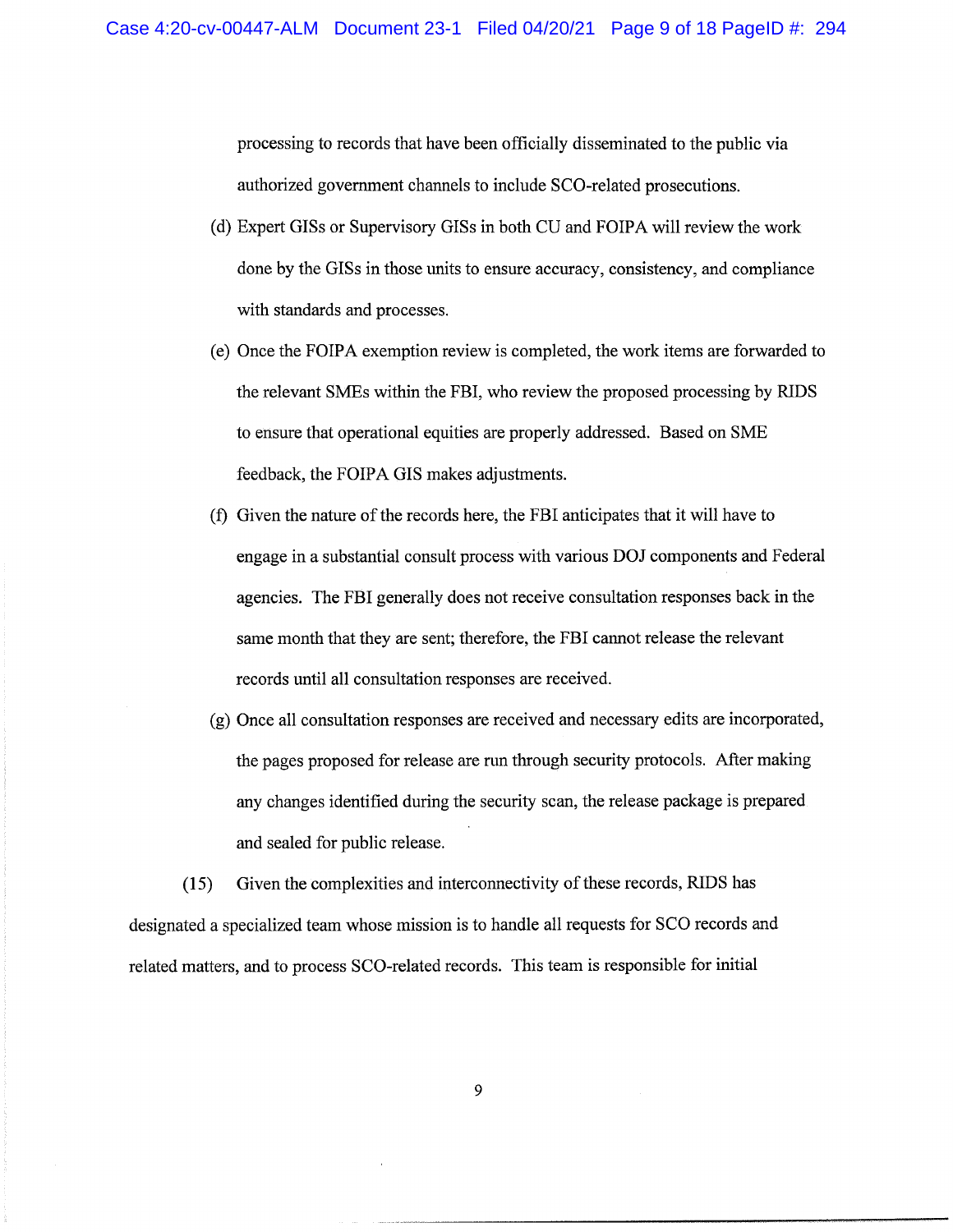processing (including searches) through the end of the processing.<sup>11</sup> Centralizing processing into this a single, specialized team allows this group of employees to develop a bird's eye view of all requests related to SCO records to ensure consistency in responses, avoids unnecessary duplication of efforts, and builds expertise in the records and prior processing decisions. It has taken months for this select team to develop expertise in responding to the wide array of interconnected SCO investigations and investigative issues. This centralized team approach also allows the FBI to manage the number of people who access this sensitive group of records. The team handling SCO records requests are responsible for processing records (as well as handling various initial processing tasks, such as conducting searches).

(16) Given its analytical nature, FBI FOIPA processing requires a trained analyst to identify the responsive pages of a reference record and to determine whether information is, based on content and context, exempt or non-exempt. A person  $-$  and in fact, multiple people $$ must read each responsive page. So, while the FBI has automated certain steps in the process, the FBI's ability to process these – or any – records under the FOIPA ultimately devolves to a question of the ability of human beings to review, analyze, and render decisions about complex and sensitive information.

# DOJ's **FOIA** REGULATION GOVERNING RESPONSIBILITY FOR RESPONDING TO **FOIPA** REQUESTS

(17) DOl's FOIAA regulation at 28 C.F.R. § 16.4 addresses the "[r]esponsibility for responding to [FOIA] requests." In this regulation, DO] recognizes that the agency that received and is processing a FOIPA request may not be in the best position to make disclosure

<sup>&</sup>lt;sup>11</sup> The records must still be reviewed by CU.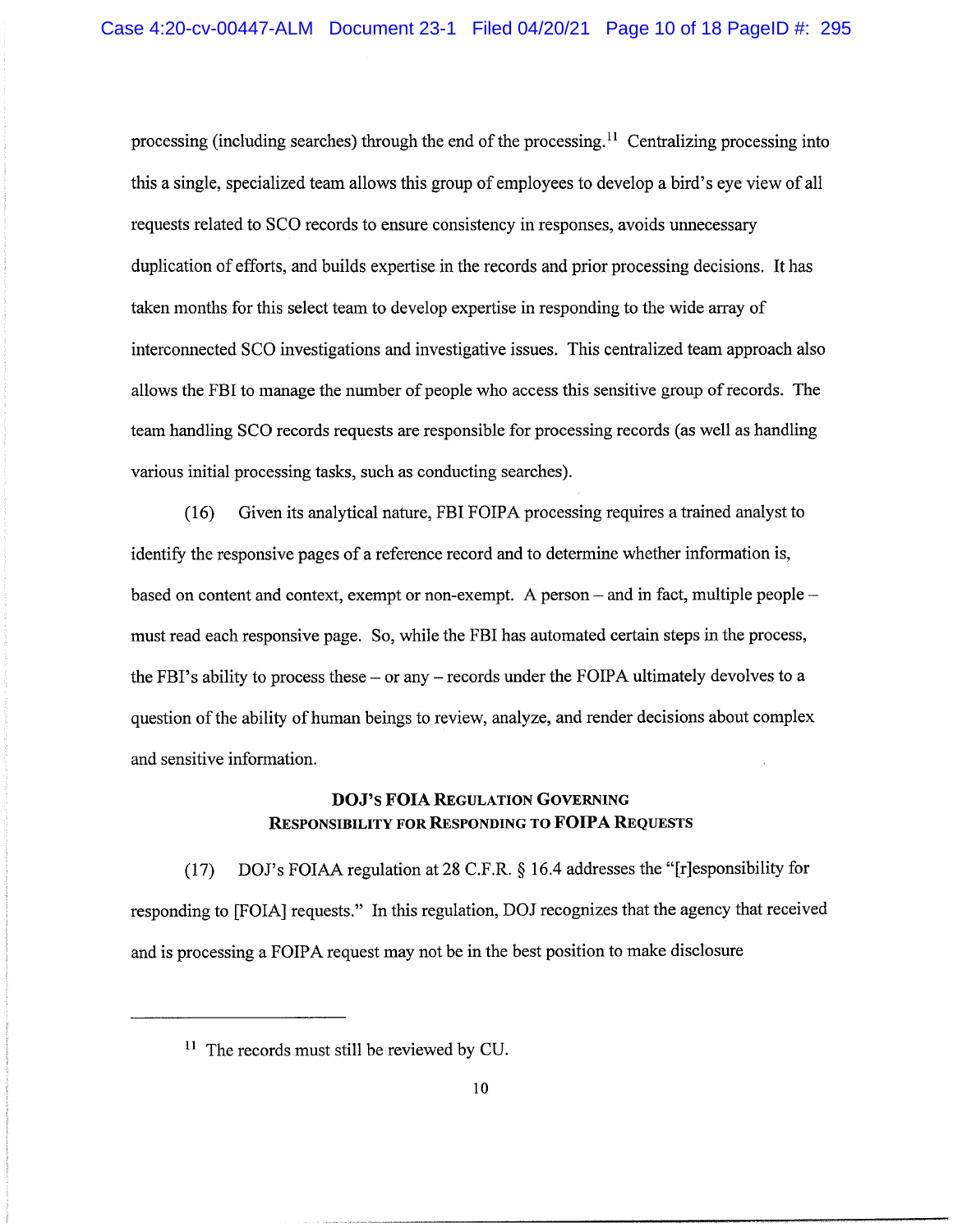determinations about information in its possession originating from another government agency and/or involving other government agencies ("OGAs") equities. Accordingly, at  $\S$  16.4(d), DOJ established procedures for handling such information through the referral and consultation/coordination process.

(18) According to DOl's FOIPA regulation, "the component [processing a FOIA request] shall determine whether another agency in the Federal Government is better able to determine whether the record is exempt from disclosure under the FOIA," and if so, employ one of the three processes - referral, consultation, or coordination - to determine the disposition of the record. 28 C.F.R. § 16.4(d).

- (a) Under the **referral** process, the processing agency applies whatever redactions it deems appropriate for its information and then sends it to the OGA, which will process it for the OGA's equities and then respond directly to the FOIA requester. This process is typically used when the processing agency locates a document that originated from an OGA. *See, e.g.,* 28 C.F.R. § 16.4(d)(2). For example, if the U.S. Park Police (USPP) located an FBI FD-302 in its files, it would process the record to address USPP equities and then refer the record to the FBI. The FBI would then process the record to address FBI equities and the FBI - not USPP - would respond directly to the FOIA requester by releasing that FD-302 in whole or in part, or withholding it in full.
- (b) The **consultation** process is similar to the referral process except once the OGA finishes processing a record for its equities, it returns the record to the processing agency, which will then respond directly to the requester. Consultations can involve (i) records originating from the processing agency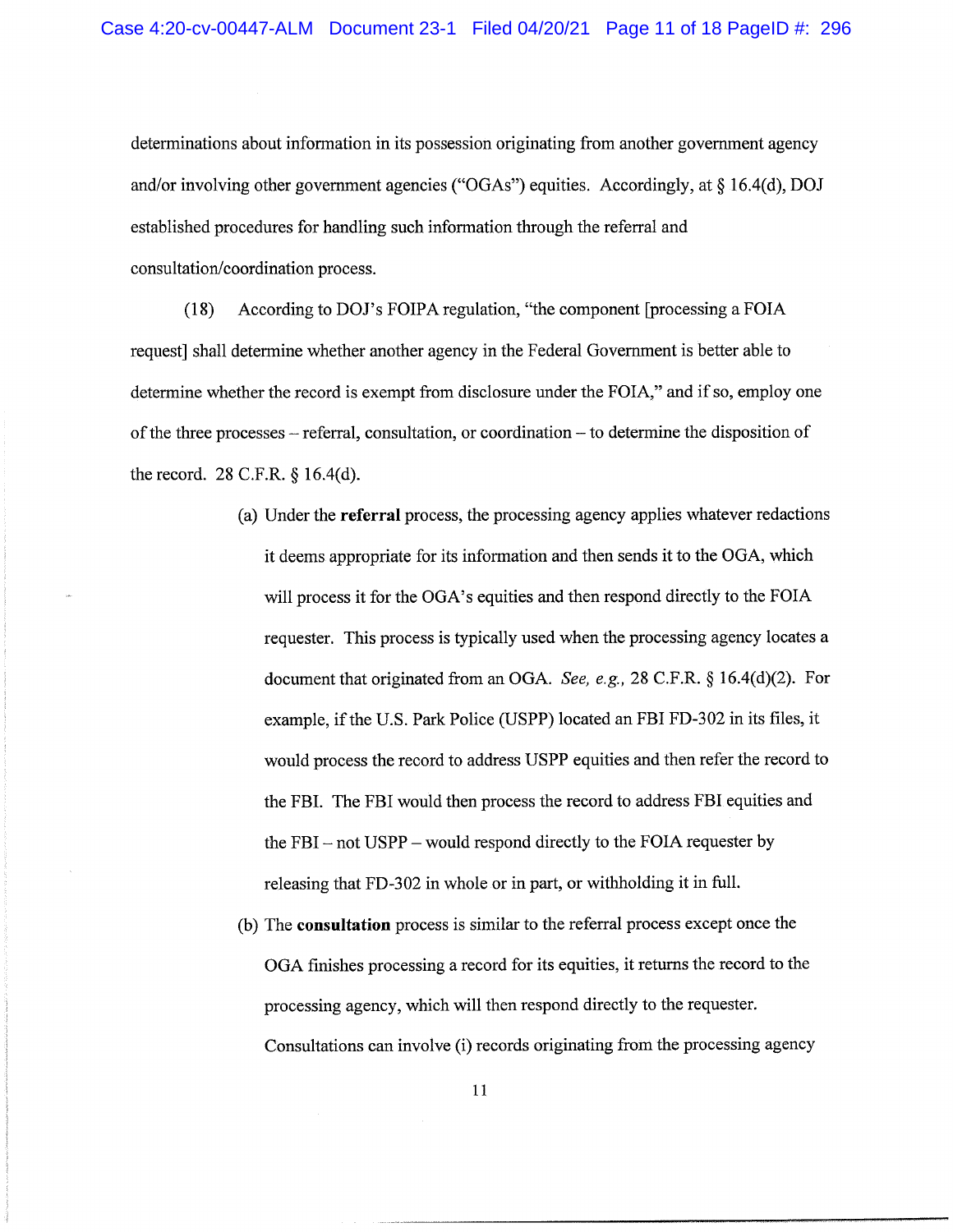that contain or implicate OGA equities, and/or (ii) records originating from an OGA where both agencies agree that the processing agency will handle the record as a consultation rather than a referral. *See* 28 C.F.R. 16.4(d)(1),  $(d)(2)(i)$ . For example, if the FBI located a USPP record in its files – or  $located$  an FBI record discussing USPP equities  $-$  the FBI would send the record to USPP for consultation; USPP would make any redactions necessary and return the record to the FBI; the FBI would implement any USPP redactions as well as any FBI redactions; and then the FBI would respond to the requester. Any given record may involve consultations to multiple OGAs. That is, a single record may include information from and/or implicate the equities of multiple OGAs. It is also possible that an OGA receiving a consultation will determine that another agency also has equities in and should review the record, and so the OGA could recommend further consultation.

(c) The **coordination** process is a variation on the consultation process where the OGA whose records or equities are involved is not disclosed to the requester because that could, itself, reveal classified or otherwise exempt information, or cause harms protected against by FOIA exemptions. *See* 28 C.F.R. §  $16.4(d)(3)$ .

*(19) DOl's* FOIA regulation governing the responsibility for responding to FOIA requests also specifically addresses the handling of OGA classified information:

> Whenever a request involves a record containing information that has been classified or may be appropriate for classification by another component or agency under any applicable executive order concerning the classification of records, the receiving component shall refer the responsibility for responding to the request regarding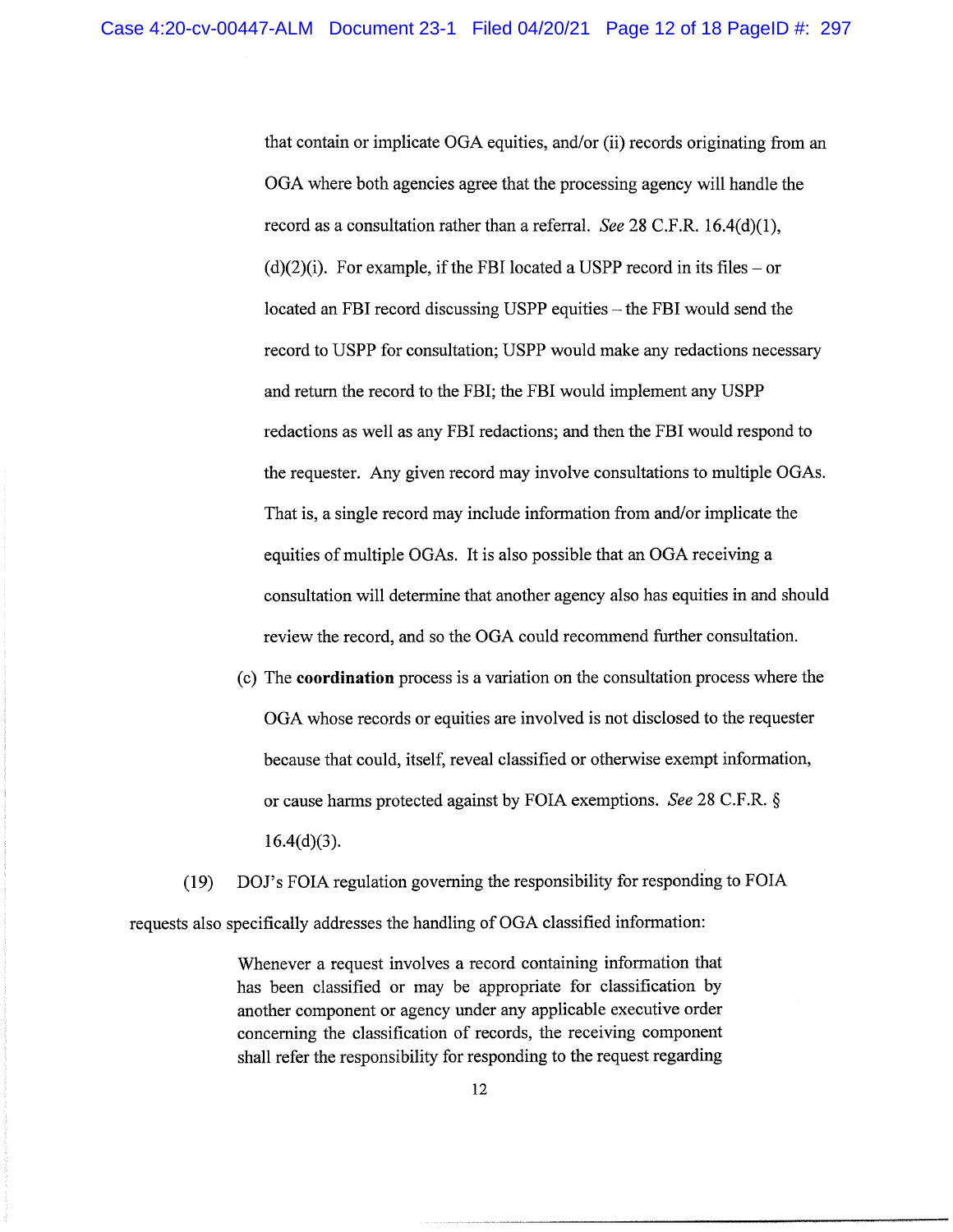that information to the component or agency that classified the information, or that should consider the information for classification. Whenever a component's record contains information that has been derivatively classified (for example, when it contains information classified by another component or agency), the component shall refer the responsibility for responding to that portion of the request to the component or agency that classified the underlying information.

28 C.F.R. § 16.4(e).

(20) These processes are not unique to DO] and its components. Most agencies' FOIA regulations contain similar provisions governing the handling of OGA information that generally mirror these processes.

#### FBI'S PROCEDURES FOR HANDLING OGA EQUITIES GENERALLY

(21) The FBI processes its records in compliance with this DO] FOIA regulations, including § 16.4.

(22) The referral and consultation/coordination procedures outlined in  $\S$  16.4 are

followed both at the administrative phase as well as for cases in litigation.

(23) The FBI typically follows the coordination version of the consultation process for OGA equities in our records. That is, we do not identify the agency or agencies to which we are sending records as part of our processing of a FOIA request. The coordination process is critical to the resolution of Intelligence Community ("IC") equities in particular because an IC agency's connection to a specific individual, activity, program, or FBI investigation can often be classified or prohibited from disclosure under a withholding statute. Unless/until the IC agency has had a chance to review the records and determine whether its equities in them can be publicly acknowledged, the FBI must rely on the coordination process. But coordination can also be key in resolving non-IC equities in our investigative records. For example, if the FBI were to consult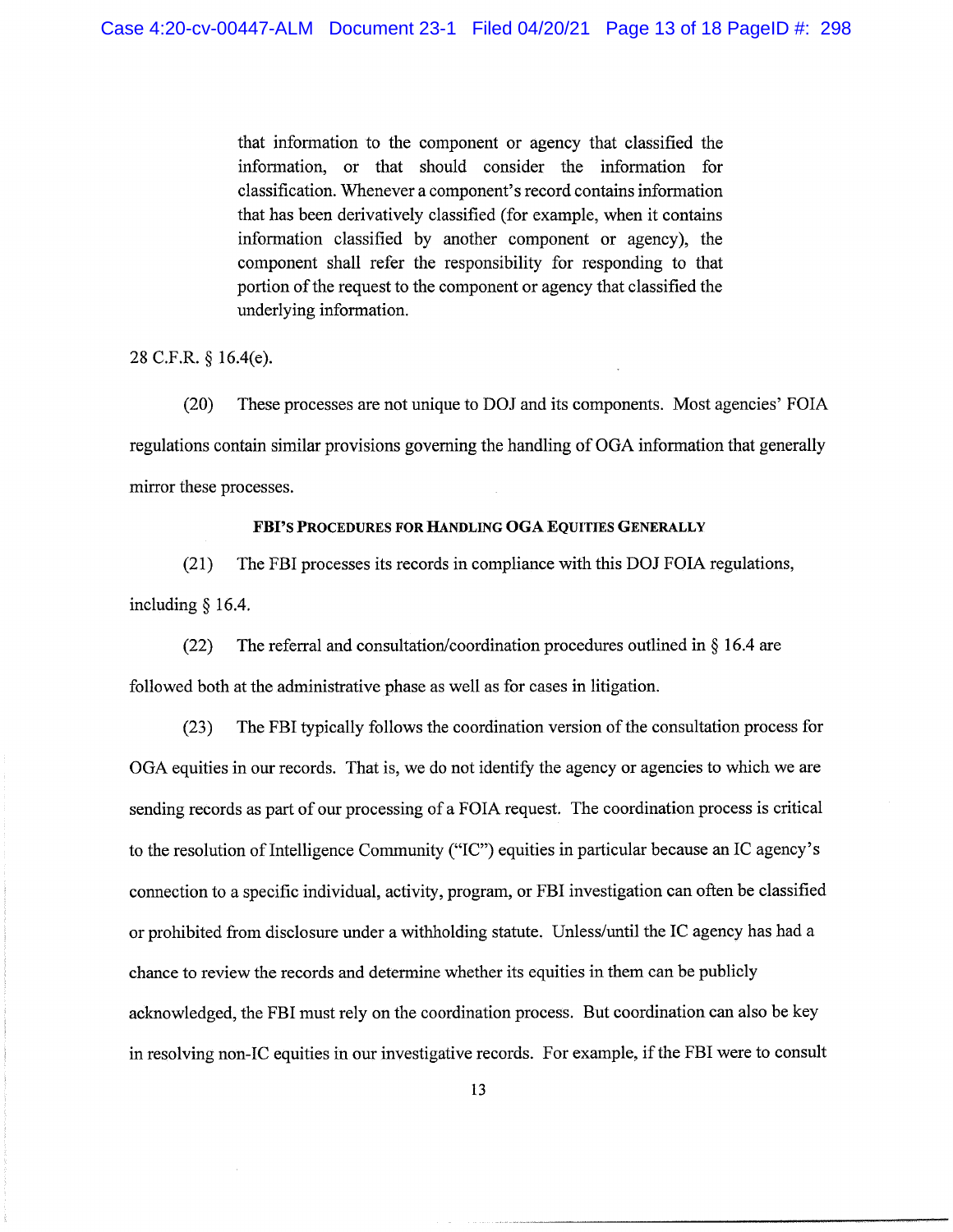with the Securities and Exchange Commission ("SEC") about a particular matter, and were to disclose that it was doing so, the FBI runs the risk of exposing SEC law enforcement interest in a person or activity that may not otherwise be known in a way that adversely affects a pending SEC investigation. Accordingly, given the FBI's dual law enforcement and national security/intelligence mission, the FBI has concluded that the coordination process, whereby consultations are made without publicly identifying the OGA, is the only reasonable method to avoid potential inadvertent disclosure of classified and/or law enforcement sensitive information that would otherwise be exempt under the FOIA.<sup>12</sup>

(24) In implementing the consultation/coordination procedures from  $\S$  16.4, the FBI processes records to identify classified and other exempt information, and marks information to be redacted. During that process, we identify any OGA records or information, mark the information and notate which OGA needs to review it, and prepare consultation/coordination packages to be sent to the OGA(s).

(25) It is the FBI's long-standing practice to send consultation/coordination requests only after a work item has been fully processed by the FBI. Records must be fully processed to identify any classified information before they can be sent for consultation/coordination because that will govern how they are handled both by the FBI and by the OGA. Additionally, from a technology standpoint, pages that must be sent for consultation/coordination cannot be extracted while processing is still occurring on the work item in which the pages are located without

 $12$  The FBI is the primary investigative agency of the federal government with authority and responsibility to investigate all violations of federal law not exclusively assigned to another agency; conduct investigations and activities to protect the United States and its people from terrorism and threats to national security; and further the foreign intelligence objectives of the United States.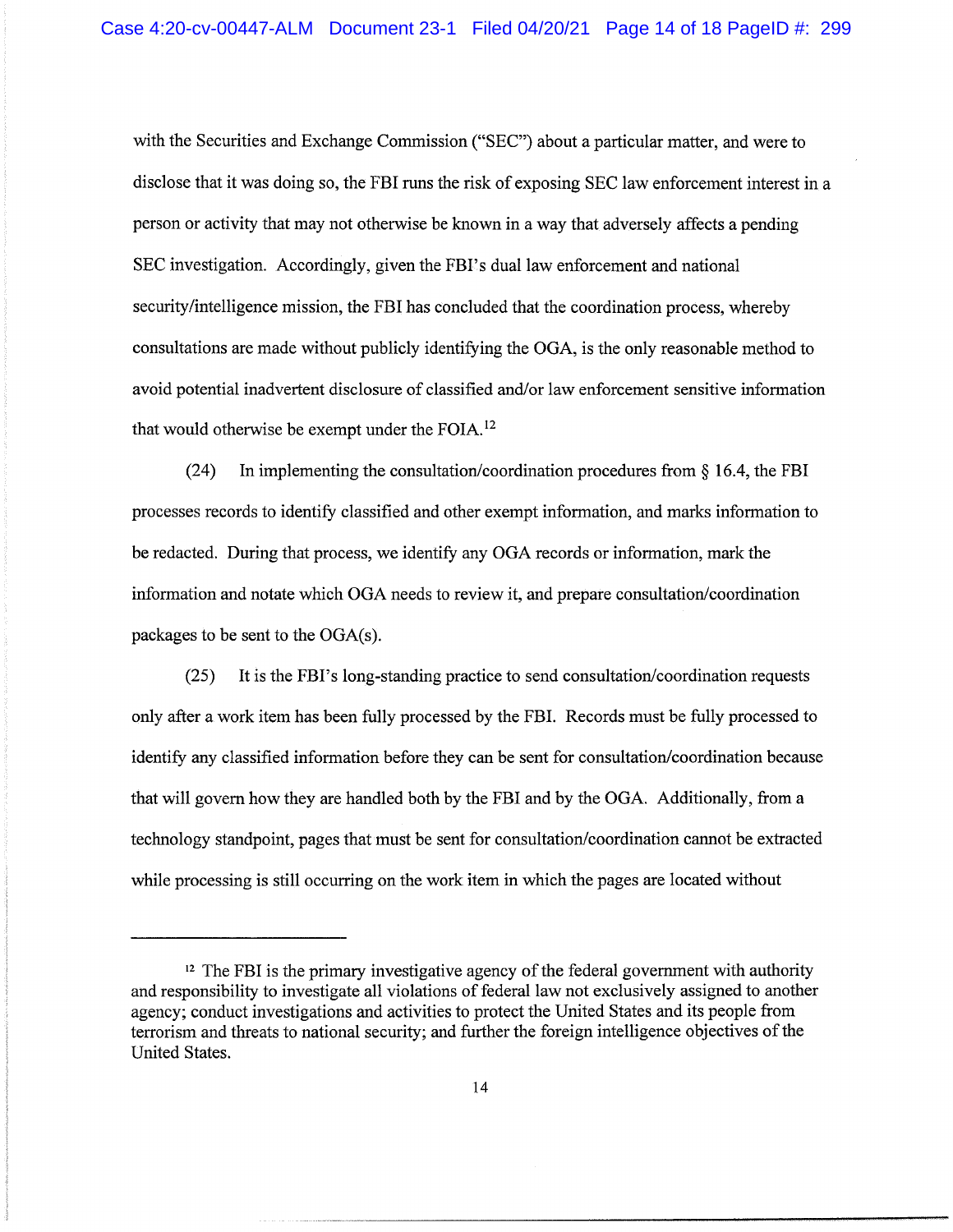altering the work item and consequently, interfering with the preparation of the non-consultation records for release to the requester. RIDS has not been able to identify a technological solution that would allow creation of the OOA consultation package in FDPS prior to the finalization of the relevant work item.

(26) Regardless of whether an entire record or only a portion of it requires consultation/coordination, the FBI typically removes the entire record from the relevant monthly production, rather than releasing the non-OGA portions of the record and then re-releasing the record once consultation/coordination is completed. There are both substantive and logistical reasons for this.

> (a) First, there are instances when more information than what the FBI identified contains OOA equities, such that not resolving the consultation/coordination before any information is released risks disclosing OOA equity information before that agency has a chance to advise how it should be handled (and could result in the disclosure of classified, law enforcement sensitive, or otherwise exempt information).

(b) Second, in order to incorporate another agency's input once a document has already been finalized for disclosure requires various steps to revert the document to draft form in FDPS; deletion of boxes covering any information subject to consultation/coordination; the implementation of any redactions identified by the OOA; finalization of all redactions; and running information technology security protocols required by FBI policy before any releases can be made. Performing all of these steps for multiple versions of the same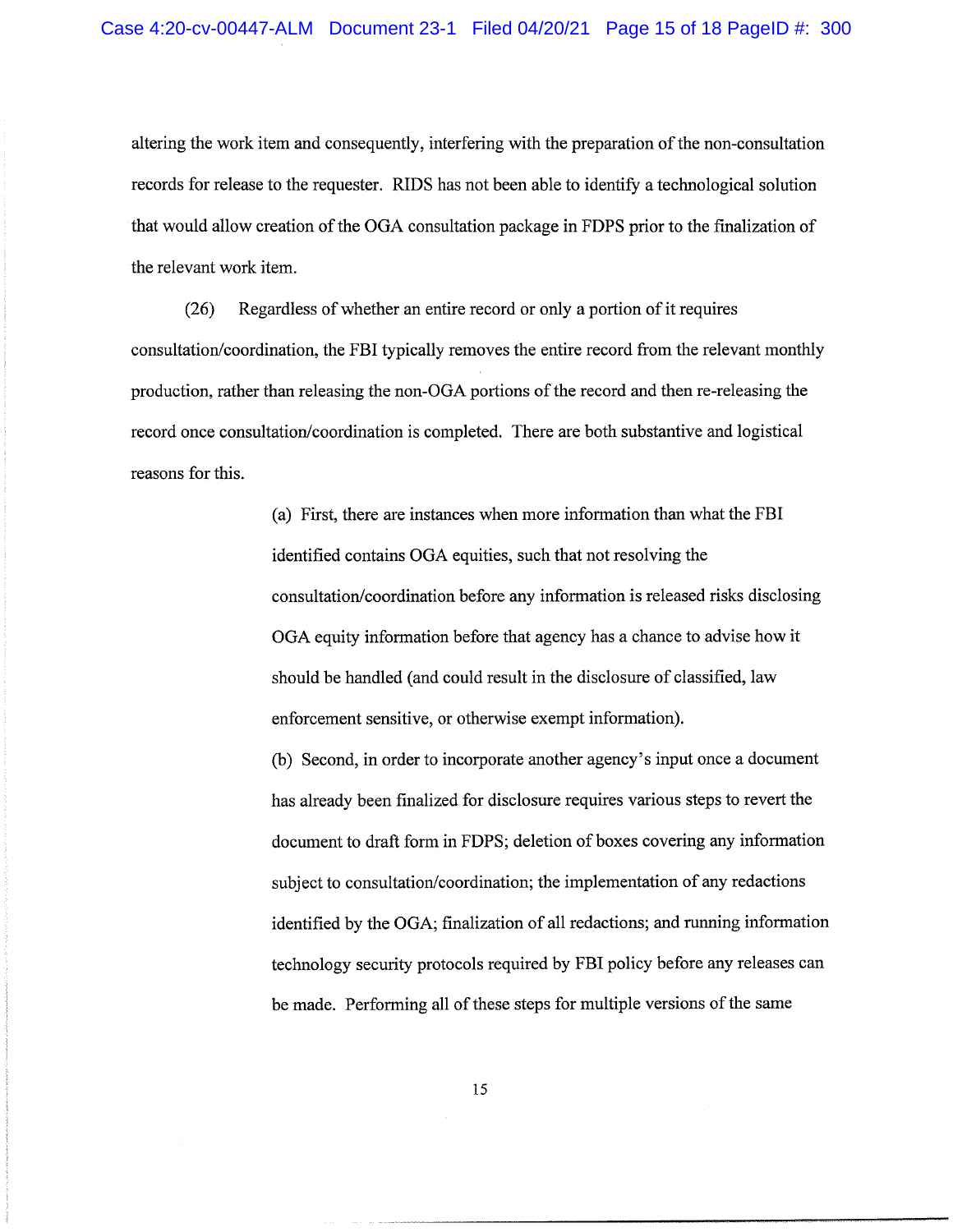document creates significant inefficiency, and also increases the chances of information being inadvertently released.

(c) Third, releasing multiple different versions of the same document can create confusion. Indeed, the same document may be sent to multiple OGAs for review, thus exacerbating the risk of confusion. (It would also compound the inefficiencies outlined above.)

(27) The consultation/coordination process outlined above is a long-standing one followed at the administrative stage, as well as in litigation. That is, once a request is in litigation and subject to either an agreed-upon or court-ordered processing schedule, the FBI processes the specified number of pages per month (typically 500 pages), releases the nonexempt portions of any pages not requiring consultation, coordination, or referral, and then sends the consultation/coordination requests and/or referrals to OGAs. Once OGAs send consultation/coordination responses back, the FBI finalizes those pages for release of any reasonably segregable, non-exempt information and includes them in the next-scheduled interim response. Particularly once a request is in litigation, RIDS follows up on outstanding consultation/coordination requests with OGAs on a regular basis; the frequency with which this occurs will vary depending on a variety of factors such as the number of outstanding consultation/coordination requests and how long they have been outstanding. The FBI has followed this process in responding to numerous other requests at the administrative stage and/or in litigation.

(28) Finally, when the FBI receives a consultation/coordination request from an OGA regarding a request that is in litigation, the FBI prioritizes it to the extent possible in light of litigation deadlines in cases to which the FBI is a party. In my experience, this practice is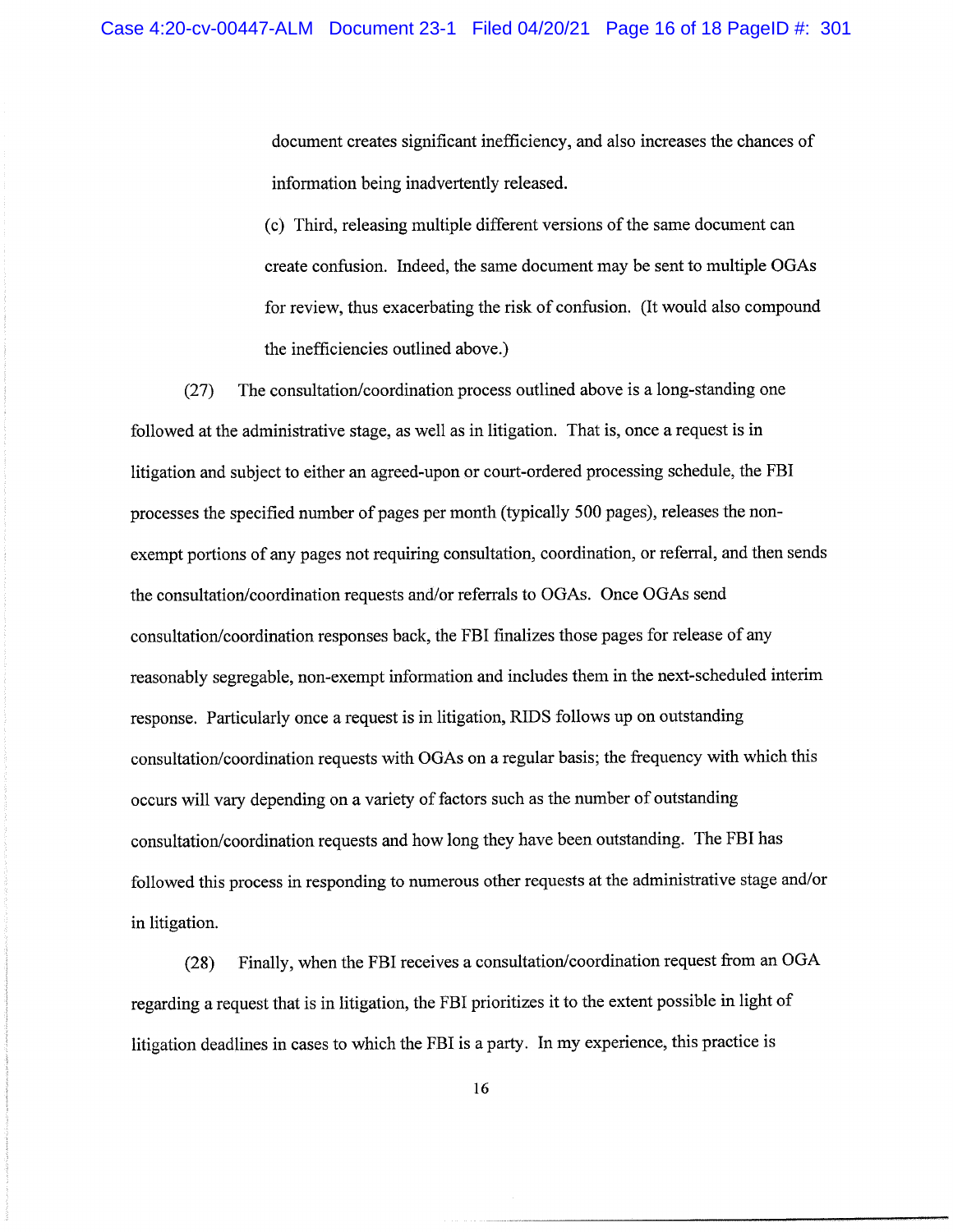reciprocated by OGAs receiving consultation requests from the FBI for cases in litigation. That is, they will prioritize the FBI litigation consults but only to the extent doing so does not impede their ability to meet their own litigation deadlines. This process relies on good will and cooperation among agencies to function; there is no statutory or regulatory mechanism by which one agency can compel another to respond to a consultation request by a date certain.

#### **CONCLUSION**

(29) The FBI has continued to diligently review and process the subset of records that existed at the time of its filing of its First Motion to Stay Scheduling Order on December 16,2020 (ECF No. 10) and has remained committed to producing records to Plaintiff on April 23rd in accordance with its 500 ppm standard processing practice. Notwithstanding this commitment since the filing of its prior Motion to Stay, the FBI has 1) continued to experience reductions in staffing due to COVID-19, just now reconstituting; 2) received records from OIP which now must be reviewed and processed; 3) located a clear search lead from receipt of the OIP records, resulting in the search and location of additional records which must be reviewed and processed; and 4) there are additional searches which must be conducted as a result of the partial piercing of the FBI's initial (b)(6), (b)(7)(C), (b)(7)(E) *Glomar* response and Plaintiff's agreement to narrow the scope of Items 1 and 2 of his June  $10$ ,  $2020$  request. Accordingly, the FBI respectfully requests that this Court stay the existing scheduling order deadlines and adopt the following processing schedule: The FBI process responsive records at a rate of approximately 500 ppm, with its first interim release due April 23, 2021, and remaining responses due on the  $24<sup>th</sup>$  day of each subsequent month, until all processing has been completed.